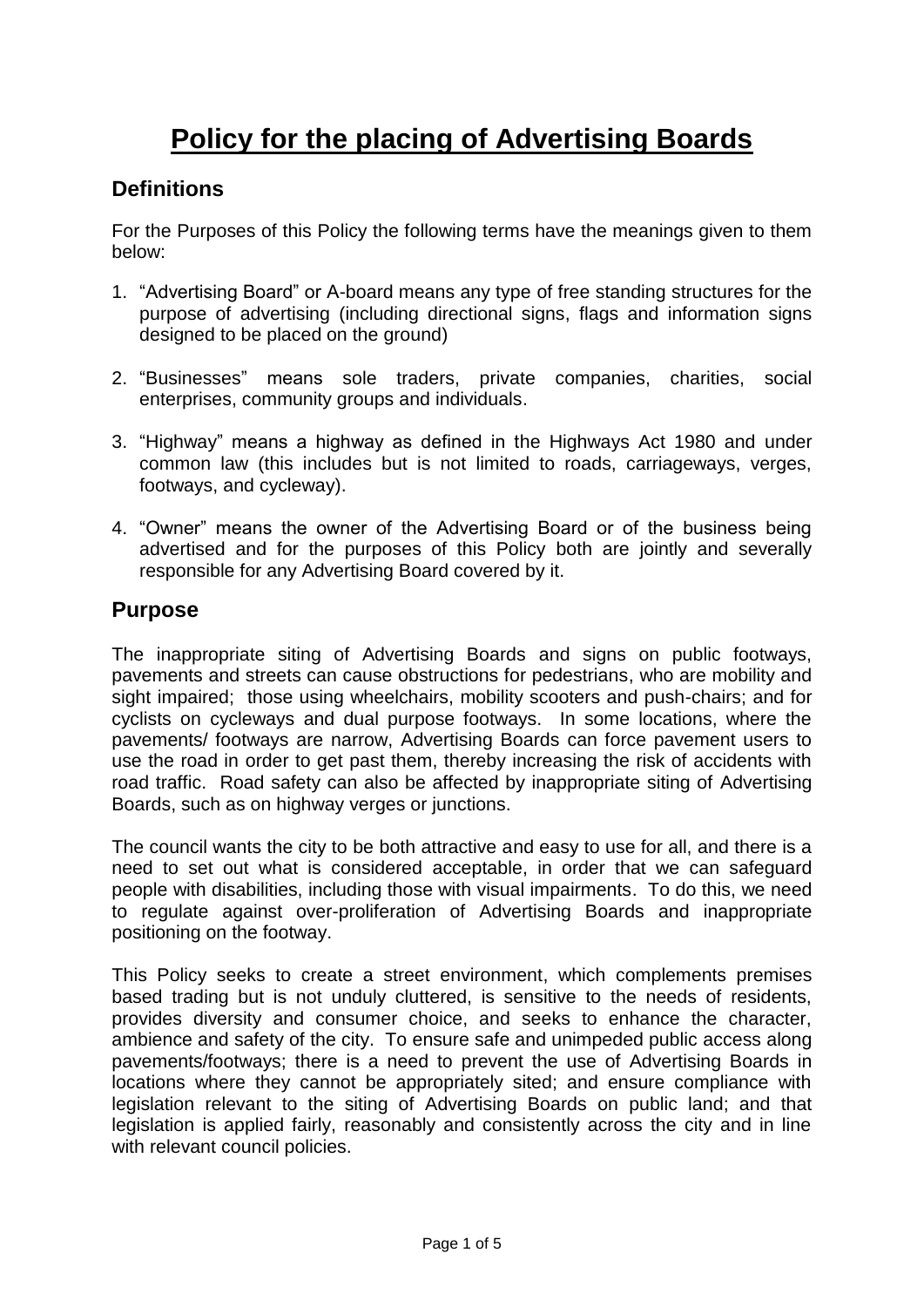This Policy does not absolve anyone from any statutory, or non-statutory, risk as regards personal injury or damage to property that may incur in depositing anything on the highway, nor override the request of any Police Officer. Similarly this Policy does not override the powers of Planning or Highway Authorities.

# **Scope**

This Policy only applies to advertising structures placed upon public highways/ streets, including associated verges and pavements or public open spaces, including parks, green spaces, pedestrianised areas and precincts. This Policy applies to the whole administrative area of Cambridge City Council.

This Policy does not apply to the use of advertising structures on private property, including privately owned shopping centres, or to advertising using unattended rideable bicycles and display of other goods/trades stands.

The Policy does not cover:

1. The placing of tables and chairs on the highway, which are managed under licence by Cambridgeshire County Council (as Highway Authority);

2. General and Sunday Market on Market Square, which are managed in accordance with the Charter Market Regulations;

3. Street trading and other licensed activities, which are managed in accordance with specific consent terms and conditions;

3. Banners, hoardings, skip and scaffolds etc., which are licensed/ managed by application by Cambridgeshire County Council (as Highway Authority);

4. Motorcycles and bicycles parked on footways and, or chained to railings/ street furniture; or

5. The placing of trade waste bins and waste containers on footways which are regulated by the Environmental Protection Act 1990.

## **Grant of Permission**

If the conditions laid out in this Policy are met, one Advertising Board may be permitted per business premises. Where multiple occupancy premises share joint access or frontage, only one Advertising Board will be allowed per frontage.

## **Policy Conditions**

#### **Location**

- 1. An unobstructed footway width of 1.5 metres must be maintained and permanent structures (e.g. litter bins bollards, street furniture, pedestrian crossings, etc.) as well as the layout and geography of an area (e.g. slopes, steep gradients) must be taken into account in placing an Advertising Board. If the minimum width cannot be maintained then Advertising Boards cannot be placed on the highway.
- 2. Advertising Boards must be easily detected and negotiated by the visually impaired and those with mobility difficulties.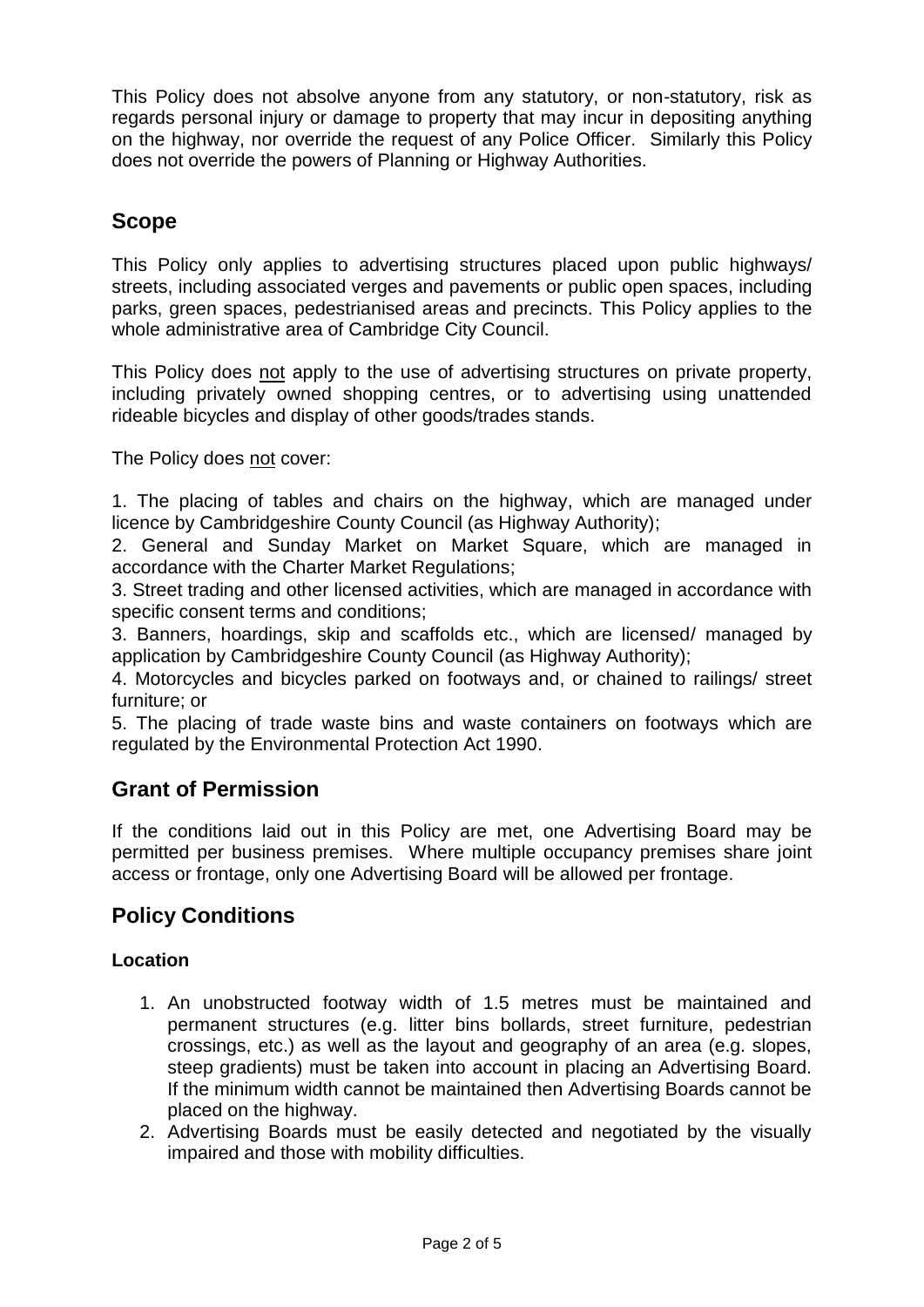- 3. The Advertising Board must be placed against the building line or boundary of the property and should not obstruct access to statutory undertakers' plant and equipment.
- 4. The Advertising Board or advertising structure must not obstruct sight lines of vehicle drivers or pedestrians.
- 5. Where a business has its own private forecourt any Advertising Board must be placed wholly within this forecourt.
- 6. Advertising Boards on grass verges, roundabouts, road safety refuges and central reservations are not permitted.
- 7. If premises has licenced tables and chairs area, then any Advertising Board must be contained with the agreed seating area and not outside the area.

#### **Design**

- 1. The Advertising Board must be 2 sided or otherwise free standing, causing an 'A' shape or easel effect. Other designs which achieve the same purpose, such as a board suspended from a top rail within a frame, will also be acceptable.
- 2. The Advertising Board must be robust and self weighted. The use of sand bags to stabilise signs is not permitted.
- 3. The Advertising Board must be of sufficient weight or design to prevent it being blown over in the wind. It should not be on trailer wheels or other trailer type device. Rotating cylinders and boards leant against walls etc. will not be permitted.
- 4. Advertising Boards should be no larger than a standard A1 size (841 mm x 594 mm) in any dimension and no higher than 1100mm above ground level including any support.
- 5. The Advertising Board or advertising structure must be in good condition and appear professionally made, e.g. proper sign writing, painting/printing. Offensive content will not be permitted.

#### **Temporary Structures**

- 1. All Advertising Boards must be temporary in nature so they can easily be removed.
- 2. The Advertising Board must be removed from the street when the property is closed or when street cleansing or street works are being undertaken.
- 3. The Advertising Board may not be chained, tied or fixed to lamp posts, bollards, trees, seats or other items of street furniture.
- 4. The Advertising Board must not be fixed into or on the highway, no excavation or other works will be permitted to install or remove them.
- 5. Any Advertising Board may need to be removed during severe weather, events, to permit maintenance or street works or for other reasonable cause. Any such request or any other additional requirements requested by the council, the police or emergency services including immediate removal of any Advertising Board must be complied with immediately.

#### **Liability**

1. Any permission granted under this Policy does not transfer liability or responsibility from the owner of the Advertising Board to the Council or to any other person, whether the Highways Act 1980 or otherwise.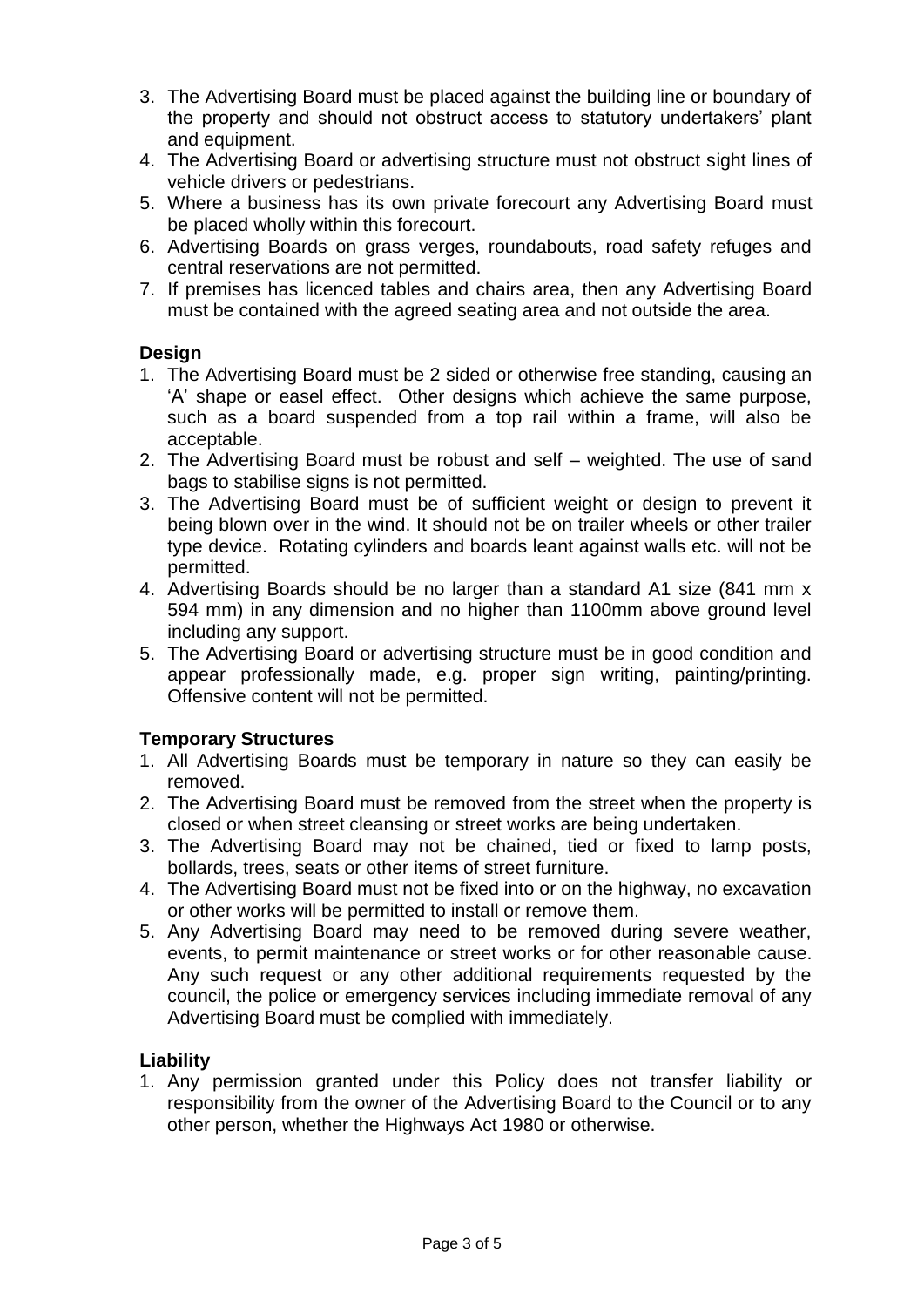2. Any one placing an Advertising Board on the highway or public land must have a minimum of £5million pounds public liability insurance cover that covers the Advertising Board.

#### **Relocation or Removal**

- 1. Where an Advertising Board creates a hazard for pedestrians and in particular the disabled or visually impaired, the owner must relocate or remove the sign; this duty includes temporary hazards, for example when an Advertising Board a sign being blown over in exceptionally strong winds or has been moved by a third party.
- 2. Where an Owner is informed by the Council that their Advertising Board has been identified by the council as a hazard they must respond reasonably and promptly by removing or relocating the sign to ensure that the hazard is removed.
- 3. Failure to remove hazards, may result in permission to place an Advertising Board on the highway or public land being removed

The council reserves the right to amend or vary the conditions and to consider each site on its merit.

# **Enforcement Approach**

The Council will adopt the following approach, as resources allow, when taking enforcement action under this Policy

- 1. Breaches of this Policy will be investigated by council officers;
- 2. Owners found to be using an Advertising Board in breach of the conditions will be notified of this Policy and asked to comply (service of formal letter by hand);
- 3. 'Advertising Board belonging to owners that are not complying with the Policy conditions will be removed by the council within 48 hours of service of formal notice by hand and the owner informed that it has 28 days to reclaim the Advertising Board and pay the associated charge of £70. Any Advertising Board not collected within the 28-day notice period will be disposed of.
- 4. Any owner which commits a second Advertising Board Policy breach within six months of a previous offence, will receive a formal written warning that the Council will consider taking legal action against them. Following service of the formal written warning, any Advertising Board which continues to breach the Policy may be removed by the council at any time.
- 5. Any owner which commits a second Advertising Board Policy breach more than six months after a previous offence will be dealt with under step 2 of this enforcement approach.

Where appropriate any costs incurred by the council in pursuing the above approach will be recovered from the owner.

## **General**

This Policy will be the subject of periodic monitoring and review.